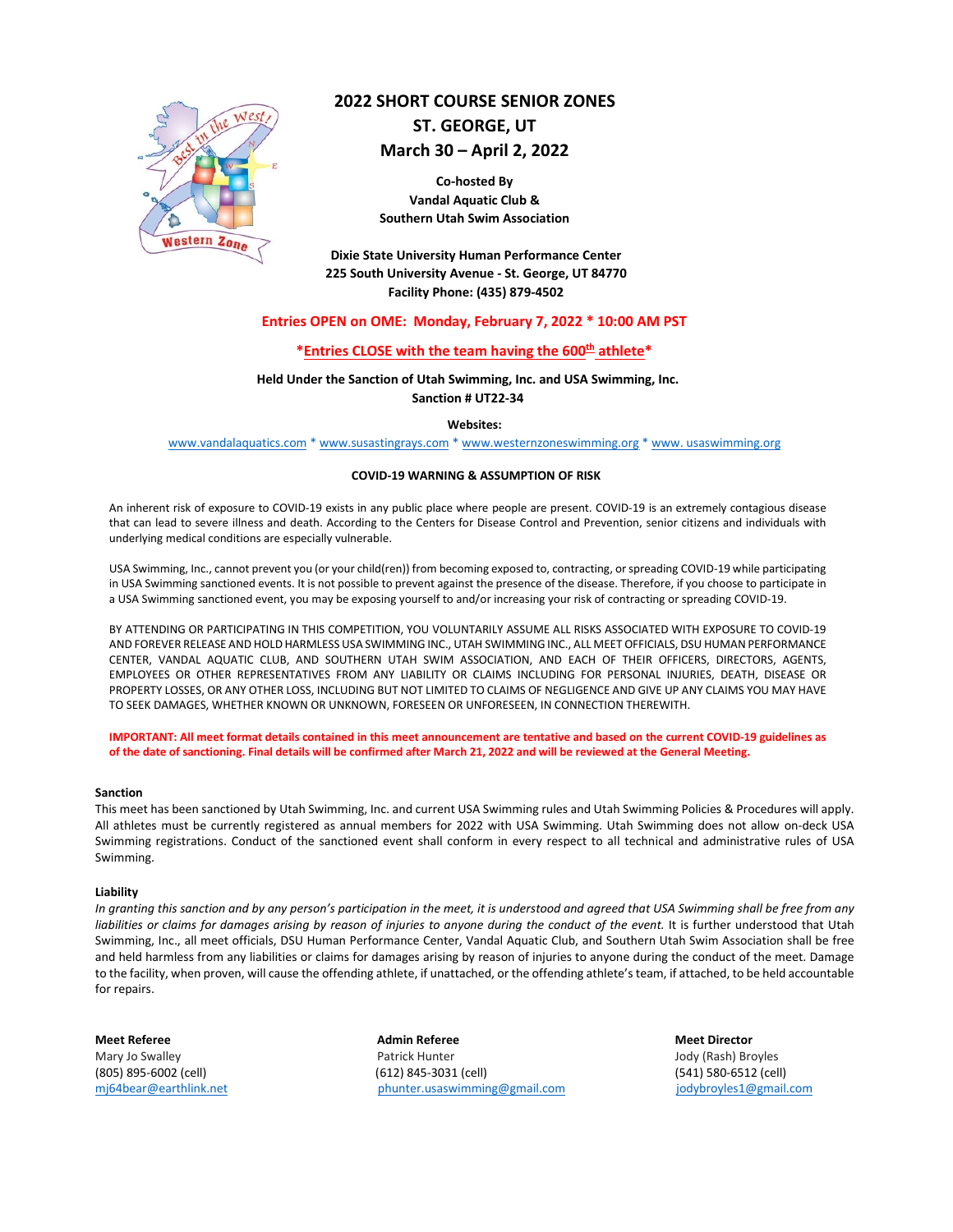### **2022 SHORT COURSE SENIOR ZONES \* ST. GEORGE, UT \* MARCH 30 – APRIL 2**

#### **Facility**

18 lane, 25-yard x 50-meter indoor facility with Colorado timing and video display board. Spectrum starting blocks with backstroke ledges. Start and turn-end depth: 7.2 feet @ 1 meter from wall.

#### **Pool Certification**

The competition course has been certified in accordance with 104.2.2 C (4). and is on file with USA Swimming**.**

#### **COVID-19 Policies and Procedures Summary**

**IMPORTANT: All meet format details contained in this meet announcement are tentative and based on the current COVID-19 guidelines as of the date of sanctioning. Final details will be confirmed after March 21, 2022 and will be reviewed at the General Meeting.**

Enhanced health and safety measures have been enacted for this event and all posted instructions must be followed while attending or participating in this meet. An inherent risk of exposure to COVID-19 exists in any public place where people are present. COVID-19 is an extremely contagious disease that can lead to severe illness and death. According to the Centers for Disease Control and Prevention, senior citizens and people with underlying medical conditions are especially vulnerable. By attending or participating in this meet, you voluntarily assume all risks related to exposure to COVID-19.

**Spectators WILL be allowed at this meet in LIMITED numbers.** Livestreaming may also be provided; complete details will be shared after March 21, 2022.

**Site-specific instructions for entrance and exit of facilities, spacing of athletes on deck, and other important safety protocols will be provided after March 21, 2022.**

### **MEET SCHEDULE SUMMARY**

### **Information provided below is ESTIMATED \* Additional details will be provided after March 21, 2022**

| <b>MEETING SCHEDULE</b>     |                                           |                  |  |  |
|-----------------------------|-------------------------------------------|------------------|--|--|
| <b>General Meeting</b>      | Sunday March 27 * 7:00 pm PST via Zoom    |                  |  |  |
| Officials' Meetings         | One hour before the start of each session |                  |  |  |
| <b>COMPETITION SCHEDULE</b> | <b>PRELIMINARIES</b>                      | <b>FINALS</b>    |  |  |
| Wednesday - Saturday        | Warm-Up: 7:00 AM                          | Warm-Up: 4:00 pm |  |  |
|                             |                                           |                  |  |  |

#### **Supervised Warm-Ups**

The facility will be available for supervised warm-ups on Tuesday, March 29th between 9:00 am - 10:00 pm. Lane space may be limited based on the use of the facility during the day for scheduled DSU classes.

### **MEET FORMAT**

- **Meet format** will be SCY Prelims (8-OR-10 lanes TBD) and SCY Finals (8 lanes). Timed Finals Events will be SCY (8-OR-10 lanes TBD)
	- $\triangleright$  One championship heat (A) and three consolation heats (B-C-D) will compete in Finals for individual events 200 and shorter.
	- $\triangleright$  One championship heat (A) and two consolation heats (B-C) will compete in Finals for the 400 Individual Medley and 500 Freestyle events.
- **Order of seeding** will be Short Course Yards (SCY), Short Course Meters (SCM), Long Course Meters (LCM).
- **Bonus events** will be seeded after the above, in the same order: BSCY-BSCM-BLCM.
- **Preliminary Heats of Individual Events will be seeded and swum FASTEST to SLOWEST**.
- **Circle-Seeding:** Top 3 heats of **preliminary** individual events 200 or less, and top 2 heats of **preliminary** individual events of 400 or more, will be circle-seeded, with the **fastest athlete in heat 3** for events 200 or less, and **in heat 2** for events of 400 or more, respectively.
- **Finals Heats of Individual Preliminary Events will swum SLOWEST to FASTEST:**
	- ÷ Individual Events 200 and shorter: Bonus – D, Bonus - C, Consolation - B, Championship - A.
	- AL. 400 Individual Medley and 500 Freestyle: Bonus - C, Consolation - B, Championship - A.
- **Timed Finals Events - 1650Y Freestyles**
	- These events will be swum using the National Event format, with the *fastest seeded heat of each gender swum in Finals*. All a ka other heats will be swum **slowest to fastest**, alternating women and men beginning at a predetermined time, so the second fastest heat of the men's event is concluded 90 minutes before the evening Finals session is scheduled to begin.
	- **Athletes may qualify for this event using any of the 1650Y/1500M or 1000Y/800M time standards**. Athletes using non-conforming distance entry times (1000Y/800M) will be seeded after conforming distance entry times.
	- Athletes entered in the 1650Y Freestyles wishing to swim in preliminary heats rather than the Finals heat need to declare this intention by the stated scratch deadline for that day's events.
- **Timed Finals Events - Relays:** This meet will offer both single-gender and mixed-gender relays. See **Order of Events**, p. 3 of this announcement, and **Entries,** p. 5 of this announcement**,** for additional details.
- **There will be NO Finals Ready Room** at this event. Athletes will not be paraded to the blocks. Athletes are to report to their lane, and the championship heat will be announced behind the blocks.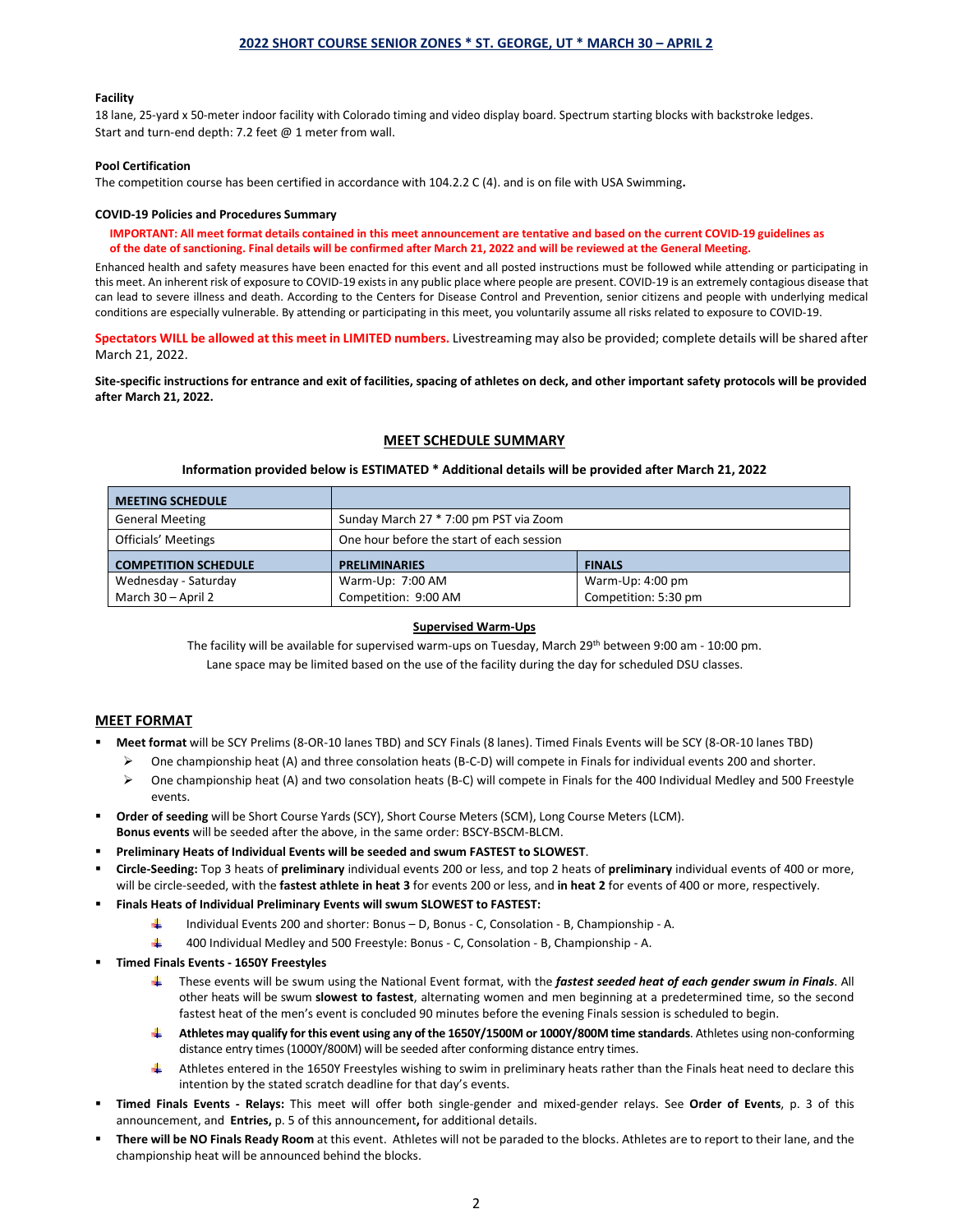### **2022 SHORT COURSE SENIOR ZONES \* ST. GEORGE, UT \* MARCH 30 – APRIL 2**

**IMPORTANT: All meet format details contained in this meet announcement are tentative and based on the current COVID-19 guidelines as of the date of sanctioning. Final details will be confirmed after March 21, 2022 and will be reviewed at the General Meeting.**

| <b>Women's Event #</b> | Wednesday * March 30, 2022<br>Men's Event# |                |  |
|------------------------|--------------------------------------------|----------------|--|
| 1                      | 200 Backstroke                             | $\overline{2}$ |  |
| 3                      | 100 Butterfly                              | 4              |  |
| 5                      | 500 Freestyle                              | 6              |  |
| 7                      | 200 Medley Relay (A)                       | 8              |  |
| <b>Women's Event #</b> | Thursday * March 31, 2022                  | Men's Event#   |  |
| 9                      | 200 Freestyle                              | 10             |  |
| 11                     | 100 Backstroke                             | 12             |  |
| 13                     | 400 Individual Medley                      | 14             |  |
| 15                     | 200 Freestyle Relay (A)                    | 16             |  |
| <b>Women's Event #</b> | Friday * April 1, 2022                     | Men's Event#   |  |
| 17                     | 200 Butterfly                              | 18             |  |
| 19                     | 100 Freestyle                              | 20             |  |
| 21                     | 200 Breaststroke                           | 22             |  |
| 23                     | 200 Mixed Medley Relay (B)<br>23           |                |  |
| <b>Women's Event#</b>  | Saturday * April 2, 2022                   | Men's Event#   |  |
| 24                     | 100 Breaststroke                           | 25             |  |
| 26                     | 50 Freestyle                               | 27             |  |
| 28                     | 200 Individual Medley                      | 29             |  |
| 30                     | 1650 Freestyle (C)                         | 31             |  |
| 32                     | 200 Mixed Freestyle Relay (B)              | 32             |  |

# **ORDER OF EVENTS**

A: These relay events will be conducted as timed finals with ALL relays swum at the end of Finals, using the National Event Format: Fastest two heats of women (second fastest, fastest) followed by fastest two heats of men (second fastest, fastest), then alternating women/men fastest to slowest (3rd fastest women, 3rd fastest men, 4th fastest women, 4th fastest men, etc)

There will be a 10-min break following the conclusion of Finals individual events, prior to the start of these relays.

B: These relay events will be conducted as timed finals with ALL relays swum at the end of Finals, as follows: Fastest two heats (second fastest, fastest) followed by all other heats, swum fastest to slowest (3rd fastest, 4<sup>th</sup> fastest, etc)

There will be a 10-min break following the conclusion of Finals individual events, prior to the start of these relays.

C: The 1650Y Freestyles will be conducted as timed finals, following the National Championship format, with the **fastest heat of women and the fastest heat of men swimming in Finals as follows:** Women's fastest heat following Event 25 \* Men's fastest heat following Event 27.

All other heats will be swum **slowest to fastest**, alternating women and men beginning at a predetermined time, so the second fastest heat of the men's event is concluded 90 minutes before the evening Finals session is scheduled to begin.

Athletes may qualify for this event using any of the 1650Y/1500M or 1000Y/800M time standards. Non-conforming distance entry times (1000Y/800M) will be seeded after conforming distance entry times.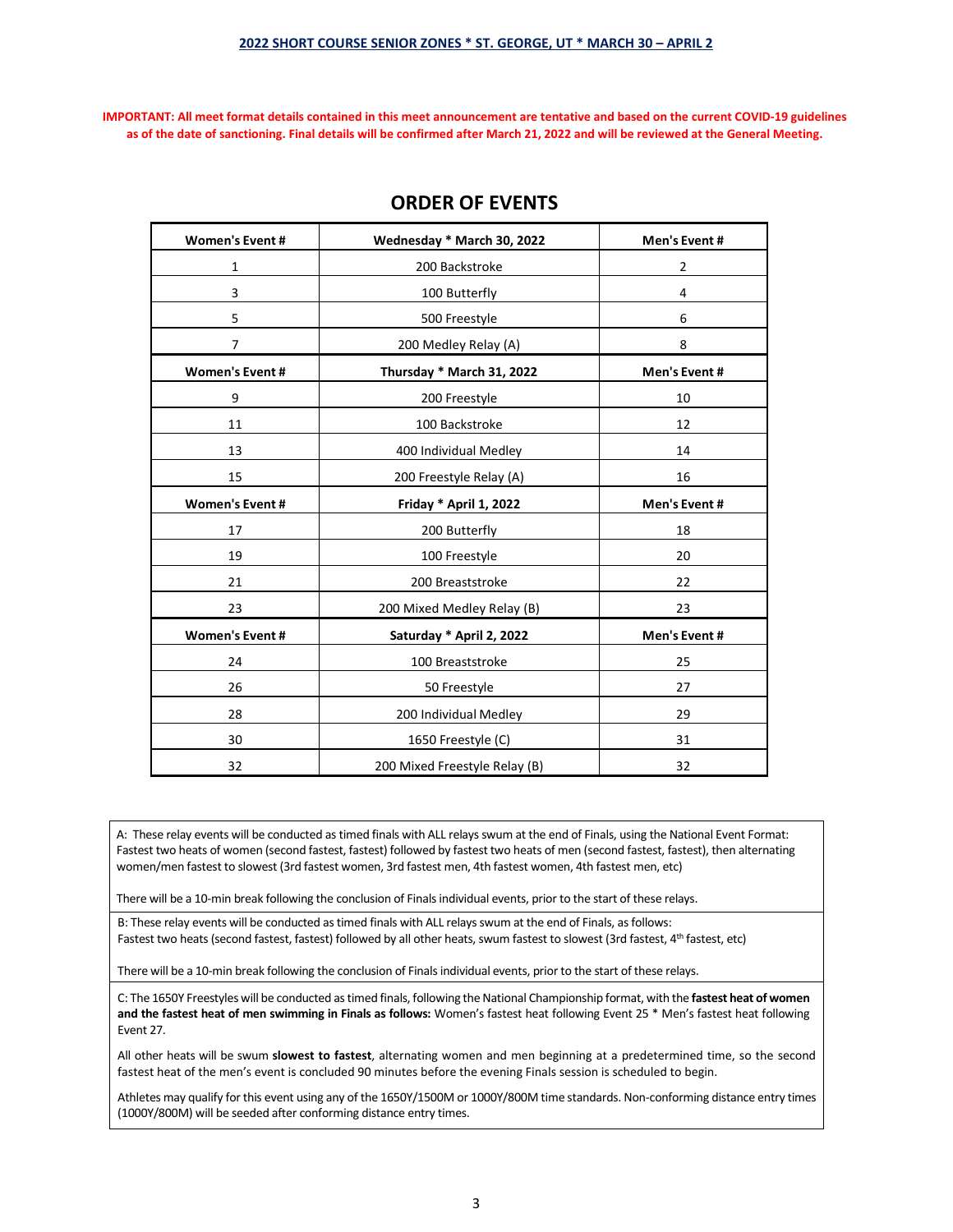#### **Rules**

- Conduct of the sanctioned event shall conform in every respect to current rules of USA Swimming including technical and administrative rules and the Minor Athlete Abuse Prevention Policy 2.0 ("MAAPP 2.0").
- **The age of the athlete will be his/her age as of March 30, 2022, the first day of competition.**
- All athletes entered in the meet must be under the supervision of a USA Swimming member coach during warm-up, competition, and warmdown. Any athlete without a coach in attendance must report to the Meet Director or Meet Referee who may assist an athlete in making supervision arrangements, but it is the athlete's responsibility to make these arrangements prior to the start of the meet and to so notify the MeetReferee.
- Any athlete entered in the meet must be certified by a USA Swimming member coach as being proficient in performing a racing start, including both a Forward Start and a Backstroke Start, or must start each race from within the water without the use of the backstroke ledge. When unaccompanied by a member-coach, it is the responsibility of the athlete or the athlete's legal guardian to ensure compliance with this requirement and to bring proof of such certification to the meet.
- It shall be the athletes' and coaches' responsibility to acquaint themselves with all the information in this Meet Announcement and any information and changes announced at the General Meeting.
- Athletes and coaches are responsible for being familiar with this meet's scratch rules.
- Deck changes are prohibited.
- The use of audio or visual recording devices, including a cell phone, is not allowed in changing areas, restrooms, or locker rooms.
- Photography including visual recording is not allowed behind the blocks during the start of a race or relay exchange.
- Operation of a drone, or any other flying apparatus, is prohibited over the venue (pools, athlete/coach areas, spectator areas and openceiling locker rooms) any time athletes, coaches, officials and/or spectators are present.
- All athletes entered in the competition must comply with current USA Swimming rules regarding swimwear.
- **All athletes (or parent/guardian if under 18) are required to complete the following paperwork and submit to Meet Host as a condition of meet entry**. These forms will be emailed to the Head Coach listed on the team's OME Summary Entry Form, and will be posted on the websites listed on p.1 of this announcement:
	- Utah Swimming Concussion Form
	- USA Swimming Competitor Waiver & Release
	- $\triangleright$  USA Swimming Covid Waiver of Liability

#### **Restrictions**

- **This is a CLOSED-DECK meet. Only athletes, coaches, officials, and assigned meet volunteers will be permitted on the competition deck.**
- **Spectators WILL be allowed at this meet in LIMITED numbers.**
- Tobacco products of any kind, vaping, alcoholic beverages, and glass containers are not allowed in the swimming venue.
- Shaving is not permitted anywhere in the facility.
- Only service animals shall be allowed in the facility.

#### **Broadcast Statement**

Photographs, videotape, audio, and/or other visual recordings of the event created by a spectator may be used solely for such spectator's personal non-commercial use and may not be broadcast, published, disseminated, or used for any commercial purpose without the prior consent of USA Swimming.

#### **Photography and Videos**

Photographers and/or videographers may be present on deck at this meet. **Photographers and videographers are strongly encouraged to stay out of the area immediately behind the starting blocks, but if present are** *specifically prohibited from making shots during the start phase of any race including relay exchanges.*

## **ELIGIBILITY**

This meet is open to all athletes **AGES 19 AND UNDER** who:

1. Are currently registered annual premium or outreach members of USA Swimming. **There will be no on-deck USA Swimming registration.**

- **2. This is a closed meet and open only to athletes currently registered within the LSCs of the Western Zone as of March 21, 2022.**
- On-deck transfer into an eligible LSC is not allowed.
- 3. Have qualifying entry times achieved at USA Swimming sanctioned, approved, or observed competitions **between October 1, 2020, and March 21, 2022.** Qualifying times for this meet will be the 2021 Western Zone Senior LC Championship "A" standards and Bonus standards for individual events. These are attached to this meet announcement on p 9-10. **There will be NO relay only athletes.**
- 4. There will be no de-qualification time standards for this meet, for the first year of this event.
- 5. Entry times not in the SWIMS database must be proven to the Administrative Referee or designated representative prior to the scratch deadline for the event. Failure to provide such proof of time prior to that deadline will result in the athlete being removed from the event. It is the responsibility of the entering club, or individual if entering unattached, to verify that entry times are in SWIMS.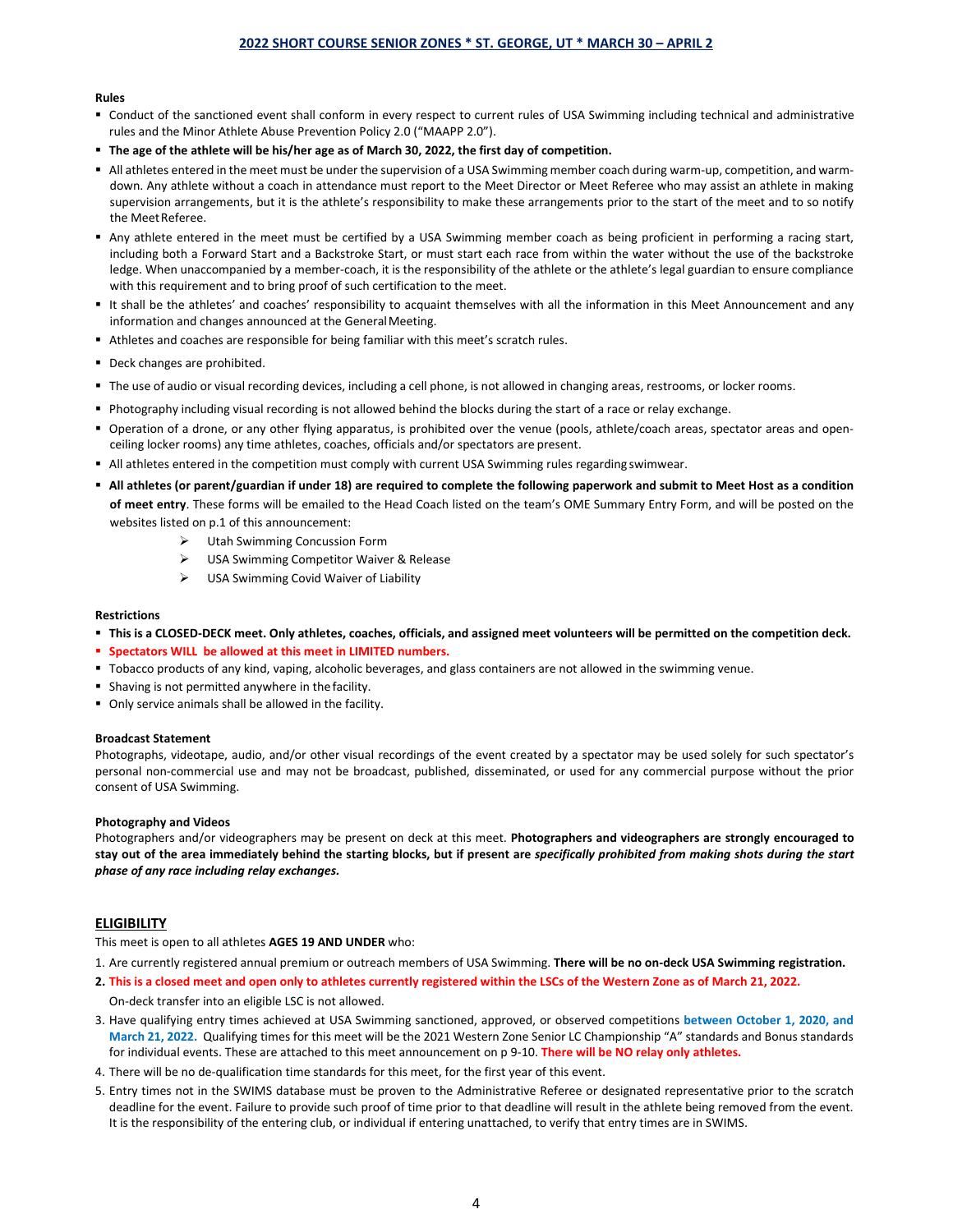### **2022 SHORT COURSE SENIOR ZONES \* ST. GEORGE, UT \* MARCH 30 – APRIL 2**

### **ELIGIBILITY, con't**

- 6. For the first year of this event, there will be no relay time standards, and proof of relay entry times is not required.
- 7. All athletes ages 18-19 must have completed and be current with the USA Swimming Athlete Protection Training certification to compete.
- 8. Athletes with a disability who have achieved Can-Am qualifying time standards during the qualifying period for this meet may enter individual events for which the Can-Am time standard has been achieved. Athletes with disabilities may also participate in SCY Time Trials on the same basis.
- 9. In accordance with USA Swimming rules 202.4.15 & Article 105.1, and UTSI P&P 151 the Meet Referee has the authority to accommodate swimmers with disabilities. The coach or person in charge of team entries must notify the meet referee and meet entry contact of accommodations requests at the time of entry submission.

### **ENTRIES**

**All entries must be submitted online through USA Swimming's Online Meet Entry system – [www.usaswimming.org/ome](http://www.usaswimming.org/ome) beginning 10:00 AM PST, Tuesday, February 7, 2022.**

- **Regular Entries CLOSE with the team having the 600th athlete** OR at 11:59 PM PDT, Monday, March 21, 2022, **WHICHEVER COMES FIRST.**
- **There will be NO new qualifying athletes or late entries accepted for this meet, after the meet capacity has been reached.**
- **Qualifying Time Period: October 1, 2020 through March 21, 2022.**
- With the submission of entries, the coach/team representative attests that all athletes entered are registered with USA Swimming.
- **You must choose the OME option to pay by credit card.**
- Once you complete your online entry, you will be sent a confirmation email. Bring it and all communications with you to the meet in case of any entry problems. When entering an individual time not yet in SWIMS, please try to ensure that the missing data is downloaded into SWIMS as soon aspossible.
- Please note that OME will not update entry times as new results are entered into SWIMS. You can return to your entry after you have checked out to modify entry times should they improve during the entry period or to add events to your entry, but you cannot delete events after you have paid for them. **All entry modifications must be made before the entry deadline.**
- Check all entries before paying for them! Enter each one with an accurate time achieved in the proper course; converted times will not be accepted.
- If you have **trouble using OME**, please contact **Macie McNichols** at USASwimming: [mmcnichols@usaswimming.org \\*](mailto:mmcnichols@usaswimming.org) (719) 866-3506
- Direct Meet Entry questions to Meet Director, Jody Broyle[s jodybroyles1@gmail.com](mailto:jodybroyles1@gmail.com)

### **Individual Event Limits**

Each entered athlete may enter up to eight (8) individual events but may not compete in more than six (6) individual events total for the meet, (not including SCY Time Trials). Athletes may not compete in more than three (3) individual events per day including SCY Time Trials. All athletes are limited to three (3) SCY Time Trials during the course of the meet. See SCY Time Trials, p.9, for additional information.

#### **Relay Event Limits**

**There will be NO relay only athletes.** Athletes must be entered in the meet to swim on a relay.

- Athletes may compete in up to four (4) relays total for the meet.
- **Single-gender Relays**: Maximum of two relay entries per team, per gender
- **Mixed-gender Relays**: Maximum of four relay entries per team
- For the first year of this event, there will be no relay time standards, and proof of relay entry times is not required.

#### **Bonus Events**

Athletes entered in the meet with at least one qualified individual event will be eligible to enter up to a maximum of two (2) Bonus events in which the Bonus standard has been achieved. Athlete may enter up to eight (8) individual events including Bonus events but may not compete in more than six (6) individual events total for the meet (not including SCY Time Trials). Bonus events are limited to distances of 200Y or less. **Bonus times must appear in SWIMS within the qualifying time period: October 1, 2020 through March 21, 2022**. **NT entries will not be accepted.**

 **IF entry limit (see above) is reached prior to March 21, 2022, athletes and teams accepted will be allowed to update entry times and add new qualifying individual events until 11:59 PM, Monday, March 21, 2022.** Information on this process will be directly distributed to athletes and teams confirmed as entered in the meet, after the meet capacity is reached.

**There will be NO new qualifying athletes or late entries accepted for this meet, after the meet capacity has been reached.**

| <b>ENTRY FEES</b>      |                                    |  |  |
|------------------------|------------------------------------|--|--|
| <b>Meet Surcharge</b>  | \$35.00 surcharge per athlete      |  |  |
| <b>Meet Entry Fees</b> | \$15.00 per individual event entry |  |  |
|                        | \$35.00 per relay entry            |  |  |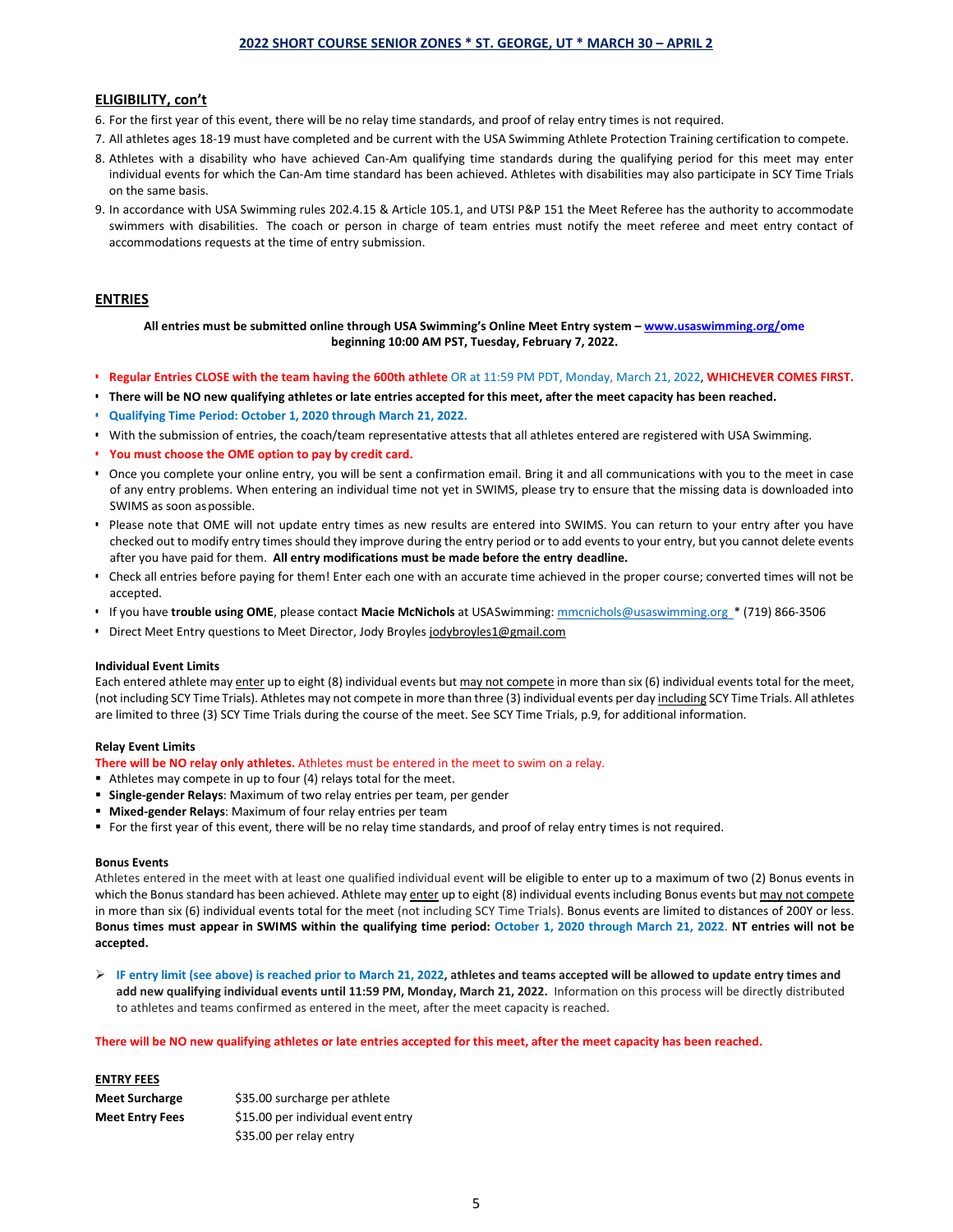### **Registration & Team Check-In / Clerk of Course**

**Site-specific details will be provided after March 21, 2022.**

#### **General Meeting**

A General Meeting will be held via Zoom on Sunday, March 27, 2022 at 7:00 pm PDT. Link will be sent after March 21, 2022. **Teams must have a coach or team representative in attendance. Coaches not in attendance are responsible for obtaining the information covered in the General Meeting.** 

## **SCRATCH PROCEEDURES**

**The USA Swimming National Championship scratch procedure and no-show rules will be used at this meet. These rules are described in the current USA Swimming Rule 207.11.6 in the current Rulebook.**

### **Scratch Deadline for ALL Preliminary and Timed Finals Events, including Relays and the 1650Y Freestyles, will be 6:00 pm of the day PRIOR to the event being swum.**

- All scratches for preliminary and timed finals events will be done via to the Admin Referee, Patrick Hunter: [phunter.usaswimming@gmail.com](mailto:phunter.usaswimming@gmail.com)
- Athletes are considered checked in for all individual events unless scratched.

### **Scratches From Finals**

All scratches from Finals must be completed within the deadlines specified by the USA Swimming Rule 207.11.6 and must be made **on-site** with the Administrative Referee **at the meet**.

#### **RELAYS will follow the same scratch procedures as Individual Events**.

Scratches for relays are due to the Admin Referee prior to the scratch deadline for that day's events. Entry forms for the submission of names not previously submitted with entries, or for making changes to athletes swimming on a relay, will be available at Administration Desk. Please list the competing relay swimmers with first and last names and order of swimming for each entered relay. Relay forms are due to the Administration Desk no later than one (1) hour prior to the start of the relays. However, relay order may be changed up to the time of the swim at the blocks.

#### **Meet Time Line**

If the projected length of any session exceeds 4½ hours, the Meet Referee, in consultation with the meet host, reserves the right to adjust. All adjustments will be announced at the General Meeting, and as necessary during the event.

#### **Warm-Ups**

### **Utah Swimming Safety Guidelines and Warm-Up Procedures will be in effect for this meet.**

A copy of these guidelines is included in this announcement on p. 8. Final details will be determined when the meet timeline has been published, after March 21, 2022. These details will be emailed to the Head Coach listed on a team's OME Summary Entry Form, will be posted on the websites listed on p. 1 of this Announcement, and will be posted at the facility.

The Meet Referee reserves the right to modify warm-ups as determined to be in the best interest of the safety of the athletes and the conduct of the meet.

### **Scoring**

Scoring will be on a sixteen (16) place basis.

- **Individual events**: 20-17-16-15-14-13-12-11-9-7-6-5-4-3-2-1.
- **Relays**: 40-34-32-30-28-26-24-22-18-14-12-10-8-6-4-2.

### **Awards**

- Medals: top three (3) individual and relayplaces.
- Team awards: First through Third places for Women, Men, and Combined. Team scoring will include both individual and relay events to 24 places each. Both women and men must score for a team to be eligible for a combined scoring team award.
- **Individual High Point Awards: Top-scoring Woman and Top-scoring Man (individual eventsonly)**
- **Awards MAY be presented at this event.** Final details will be announced at the General Meeting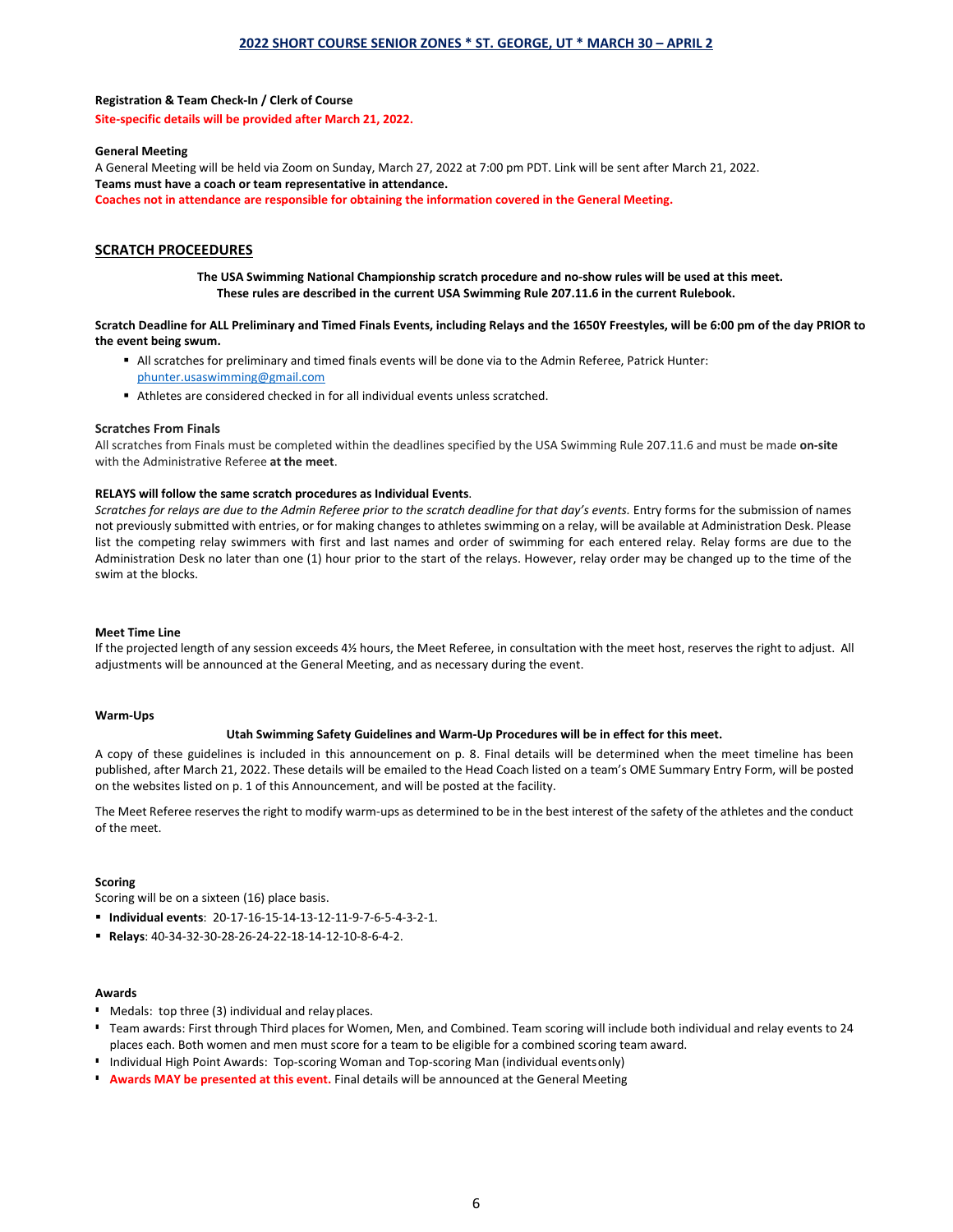#### **SCY Time Trials - Summary**

**Initial details and plans regarding SCY Time Trials during the meet will be available in the separate SCY Time Trial Meet Announcement. Confirmed details will be sent out ASAP after March 21, 2022.**

- SCY Time Trials will be held under a separate sanction of Utah Swimming, Inc.
- SCY Time Trials will be conducted on a time-available basis and are limited to approximately one hour.
- Entries for SCY Time Trials will be conducted only through OME there will be NO deck entries.
- Athletes must be entered in the meet and have paid the athlete surcharge to swim in Time Trials.
- Each SCY time trial swum will count toward the daily event limit with a combination of time trials and individual meet events not to exceed three (3) per day. Athletes are limited to three (3) time trials total during the course of the meet.
- **SCY Time Trial Entry Fees: \$20.00 per individual event \$40.00 per relay event**

### **Timers & Counters**

Timers will be provided for all regular events. Timers MAY be needed for Time Trials and the 1650Y Freestyles – details TBA after March 21, 2022. Athletes wishing to have a counter for distance events, including the 500 Freestyle, will need to provide one for this purpose. Lap counting devices will be provided.

### **OFFICIALS**

Officials interested in attending this event are invited to apply to officiate by completing the online application, below. Applicants must be a current member of USA Swimming and an LSC-certified official.

**Officials Online Application link:** [Western Zone Swimming: Applications](https://form.jotform.com/220187262677057?_ga=2.250012870.196670095.1643505281-1859937487.1633721069)

Application Deadline for Assigned Positions: **March 1, 2022**

### All other applications are encouraged by **March 10, 2022**

## **This meet has been designated as a training meet for N2 and N3 Officials Certification.** OQM # PENDING

Officials wishing to renew this level of certification must apply using the online application form (link above) and notify the Meet Referee upon arrival at the meet. Instructions for certification will be provided during Officials' Meetings.

The uniform for officials for the meet will be a white polo shirt and khaki shorts, skirt, or pants. Shorts may be worn only during Preliminary sessions - long pants or skirts for Finals, please. White, closed toe shoes and white socks complete the uniform.

Officials' Meetings will be one hour before each day's sessions

#### **Hospitality**

Hospitality for Coaches and Officials may need be served on a limited basis. Additional details will be shared after March 21, 2022.

#### **Meet Information & Results:**

Meet Information and post-meet results will be posted to the websites listed on p.1 of this Announcement.

### **Parking at the Facility**

- Vehicle parking is available during the event in the parking lot just south of the building.
- **There is no overnight parking allowed.**
- RV parking during the day is permissible for specified lots if a temporary pass is issued. A temporary guest pass can be requested from parking.dixie.edu. These must be requested days before the event happens for processing time.
- Unhitching a trailer is not allowed in any parking lots on campus.

#### **Concessions & Other Meet Vendors**

Concessions & other meet vendors may be available at this event. Additional details will be provided as soon as they are available.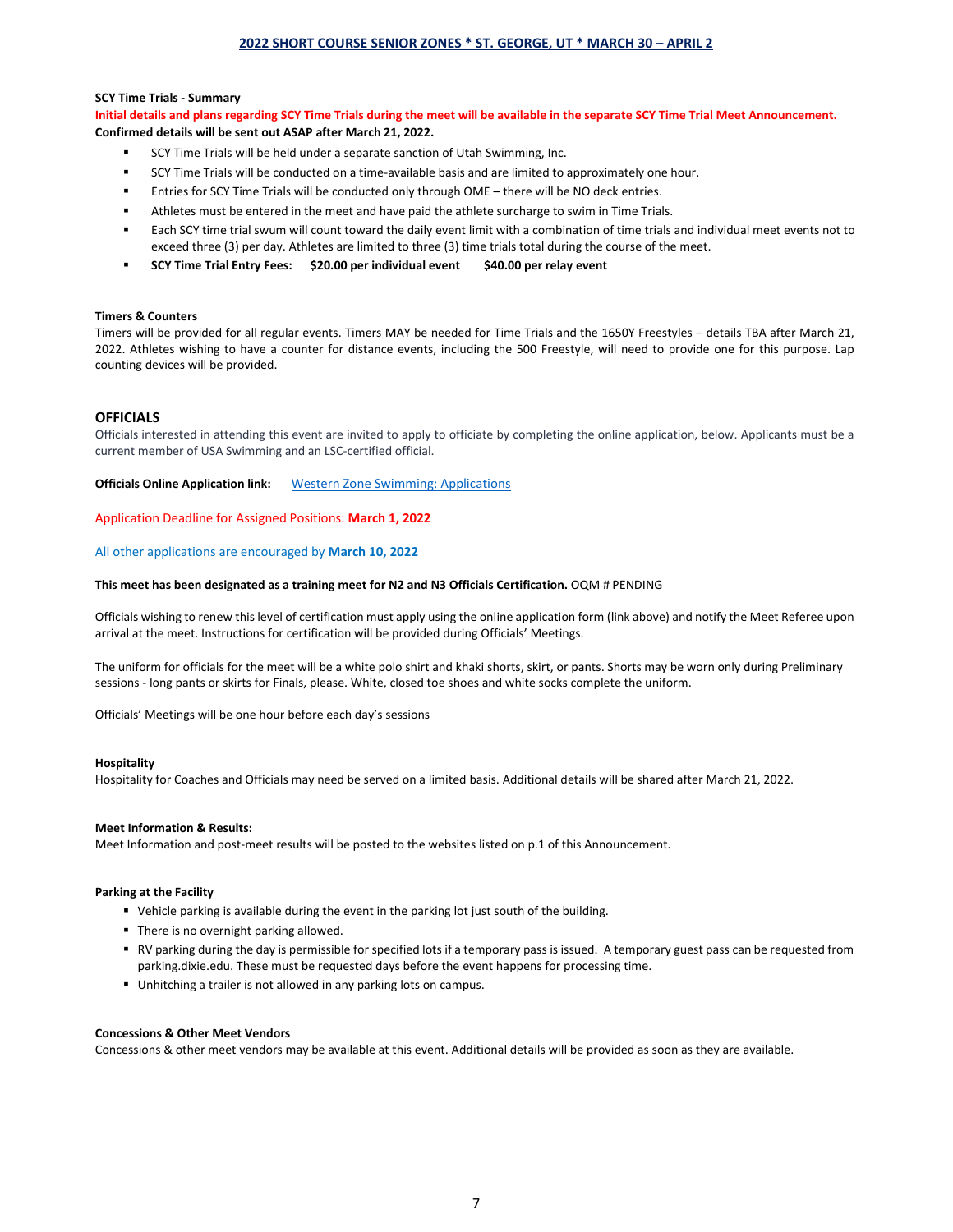#### **Hotels**

## **MARRIOTT IS A PROUD SPONSOR OF USA SWIMMING**

The following Marriott properties are located in St. George, UT:

- **[TownePlace Suites by Marriott St. George](https://www.google.com/travel/hotels/St.%20George/entity/CgsI45fiiZONwNO5ARAB?g2lb=2502548%2C2503781%2C4258168%2C4270442%2C4306835%2C4317915%2C4328159%2C4371335%2C4401769%2C4419364%2C4463666%2C4472151%2C4482438%2C4486153%2C4491350%2C4509286%2C4515801%2C4523593%2C4524134%2C4526389%2C4270859%2C4284970%2C4291517&hl=en-US&gl=us&ssta=1&ap=aAE&q=st%20george%20utah%20marriott%20hotels&rp=EOOX4omTjcDTuQEQmJzAnfnlxtWWARDgr4WBlbHKn_UBOAFAAUgDogEOU3QuIEdlb3JnZSwgVVTAAQPIAQA&ictx=1&ved=0CAAQ5JsGahcKEwjAw4DTltPvAhUAAAAAHQAAAAAQBA&utm_campaign=sharing&utm_medium=link&utm_source=htls&ts=CAESABogCgIaABIaEhQKBwjlDxADGB4SBwjlDxADGB8YATICEAAqGAoUSgIgAToDVVNEQgkILhIFO1Y6UygaAA)**
- [Fairfield Inn by Marriott St. George](https://www.google.com/travel/hotels/St.%20George/entity/CgsImJzAnfnlxtWWARAB?g2lb=2502548%2C2503781%2C4258168%2C4270442%2C4306835%2C4317915%2C4328159%2C4371335%2C4401769%2C4419364%2C4463666%2C4472151%2C4482438%2C4486153%2C4491350%2C4509286%2C4515801%2C4523593%2C4524134%2C4526389%2C4270859%2C4284970%2C4291517&hl=en-US&gl=us&ssta=1&ap=aAE&q=st%20george%20utah%20marriott%20hotels&rp=EOOX4omTjcDTuQEQmJzAnfnlxtWWARDgr4WBlbHKn_UBOAFAAUgDogEOU3QuIEdlb3JnZSwgVVTAAQPIAQA&ictx=1&ved=0CAAQ5JsGahcKEwiIwo-Rl9PvAhUAAAAAHQAAAAAQAg&utm_campaign=sharing&utm_medium=link&utm_source=htls&ts=CAESABogCgIaABIaEhQKBwjlDxADGB4SBwjlDxADGB8YATICEAAqGAoUSgIgAToDVVNEQgkILhIFO1Y6UygaAA)
- **[Courtyard by Marriott St. George](https://www.google.com/travel/hotels/St.%20George/entity/CgsI4K-FgZWxyp_1ARAB?g2lb=2502548%2C2503781%2C4258168%2C4270442%2C4306835%2C4317915%2C4328159%2C4371335%2C4401769%2C4419364%2C4463666%2C4472151%2C4482438%2C4486153%2C4491350%2C4509286%2C4515801%2C4523593%2C4524134%2C4526389%2C4270859%2C4284970%2C4291517&hl=en-US&gl=us&ssta=1&ap=aAE&q=st%20george%20utah%20marriott%20hotels&rp=EOOX4omTjcDTuQEQmJzAnfnlxtWWARDgr4WBlbHKn_UBOAFAAUgDogEOU3QuIEdlb3JnZSwgVVTAAQPIAQA&ictx=1&ved=0CAAQ5JsGahcKEwj4s-G0l9PvAhUAAAAAHQAAAAAQAg&utm_campaign=sharing&utm_medium=link&utm_source=htls&ts=CAESABogCgIaABIaEhQKBwjlDxADGB4SBwjlDxADGB8YATICEAAqGAoUSgIgAToDVVNEQgkILhIFO1Y6UygaAA)**

\*\*\*\*\*\*\*\*\*\*\*\*\*\*\*\*\*\*\*\*\*\*\*\*\*\*\*\*\*\*\*\*\*\*\*\*\*\*\*\*\*\*\*\*\*\*\*\*\*\*\*\*\*\*\*\*\*\*\*\*\*\*\*\*\*\*\*\*\*\*\*\*\*\*\*\*\*\*\*\*\*\*\*\*\*\*\*\*\*\*\*\*\*\*\*\*\*\*\*\*\*\*\*\*\*\*

# **UTAH SWIMMING RULES & REGULATIONS re WARMUP PROCEDURES**

### UT 1.9 **Warm-Up Procedures**

- A. Feet -first entry is required. At no time should the athlete enter the water head–first unless practice starts are being directly supervised by their coach.
- B. All swimming should be done in a counter-clockwise direction keep right.
- C. No equipment in the general warm-up. No paddles, pull buoys, fins, assisted or resisted cords and/or similar such devices that could result in injuries to swimmers or damage to equipment. The Referee may permit equipment in specially designated areas with prior coordination.

General Warm-up Period (to be specified in meet information):

- A. Usually consists of the first 30-45 minutes of the warm-up session.
- B. No Diving…. Swimmers must enter the water feet first.
- C. No sprinting or pace work.
- D. All lanes to be specified in meet information.

Controlled Warm-up Period (to be specified in meet information):

- A. Pace lanes last 30 minutes of warm up. Push- off one or two lengths, circle swimming only (counter-clockwise), NO DIVING, feet first entries only.
- B. Practice Racing Starts Last 30 Minutes of warm-ups. Number of lanes as needed. Swimmers must exit the pool at the far end or return to the start end via a general warm-up lane. Do NOT return via the pace lanes.
- C. General Lanes Circle swimming only (counter- clockwise only).

Normal Lane Assignments

| Pool Size | Push/pace     | Race starts/ Sprints | General            |
|-----------|---------------|----------------------|--------------------|
| 5 lane    | Lanes $1 & 5$ | Lanes 2              | Lane $3 & 4$       |
| 6 lane    | Lanes $1 & 6$ | Lanes $2 & 5$        | Lanes $3 & 4$      |
| 8 lane    | Lanes $1 & 8$ | Lanes $2 & 5$        | Lanes 3, 4, & 6    |
| 10 lane   | Lanes 1 & 10  | Lanes 2, 5 & 9       | Lanes 3, 6, 7, & 8 |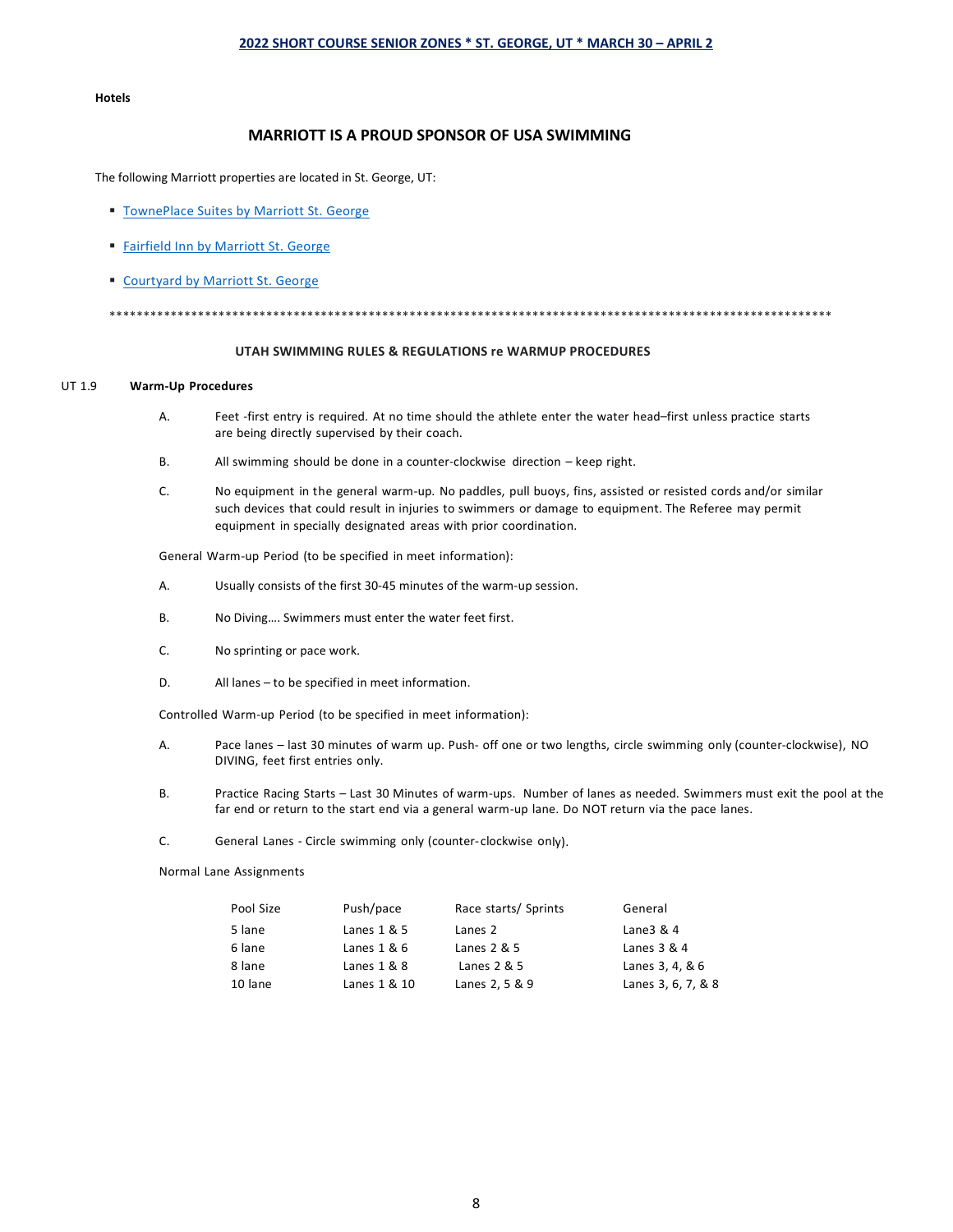

| <b>2022 Short Course Senior Zones</b> |            |            |                   |            |            |              |
|---------------------------------------|------------|------------|-------------------|------------|------------|--------------|
| "A" Time Standards                    |            |            |                   |            |            |              |
|                                       | Women      |            |                   |            | Men        |              |
| <b>LCM</b>                            | <b>SCM</b> | <b>SCY</b> | Event             | <b>SCY</b> | <b>SCM</b> | <b>LCM</b>   |
| 29.89                                 | 28.79      | 26.09      | 50 Free           | 23.29      | 25.79      | 26.29        |
| 1:04.49                               | 1:02.49    | 56.49      | 100 Free          | 50.99      | 56.39      | 58.59        |
| 2:19.09                               | 2:14.89    | 2:01.89    | 200 Free          | 1:51.59    | 2:03.49    | 2:08.79      |
| 4:52.99                               | 4:46.59    | 5:27.49    | 400/500<br>Free   | 5:05.59    | 4:27.39    | 4:33.69      |
| 10:08.99                              | 9:56.09    | 11:21.19   | 800/1000<br>Free  | 10:34.99   | 9:15.69    | 9:35.39      |
| 19:29.59                              | 18:51.19   | 18:57.79   | 1500/1650<br>Free | 17:44.09   | 17:37.89   | 18:11.6<br>9 |
| 1:12.49                               | 1:08.49    | 1:01.99    | 100 Back          | 56.19      | 1:02.09    | 1:06.09      |
| 2:35.29                               | 2:28.99    | 2:14.79    | 200 Back          | 2:03.09    | 2:15.99    | 2:22.69      |
| 1:21.79                               | 1:18.89    | 1:11.39    | 100 Breast        | 1:03.79    | 1:10.49    | 1:13.79      |
| 2:57.69                               | 2:50.79    | 2:34.59    | 200 Breast        | 2:18.59    | 2:33.09    | 2:41.39      |
| 1:10.29                               | 1:08.39    | 1:01.89    | <b>100 Fly</b>    | 56.09      | 1:01.99    | 1:03.59      |
| 2:34.59                               | 2:31.39    | 2:16.99    | <b>200 Fly</b>    | 2:04.39    | 2:17.49    | 2:21.89      |
| 2:37.49                               | 2:31.29    | 2:16.69    | 200 IM            | 2:04.79    | 2:18.09    | 2:24.39      |
| 5:33.09                               | 5:22.69    | 4:51.89    | 400 IM            | 4:29.99    | 4:58.39    | 5:06.99      |